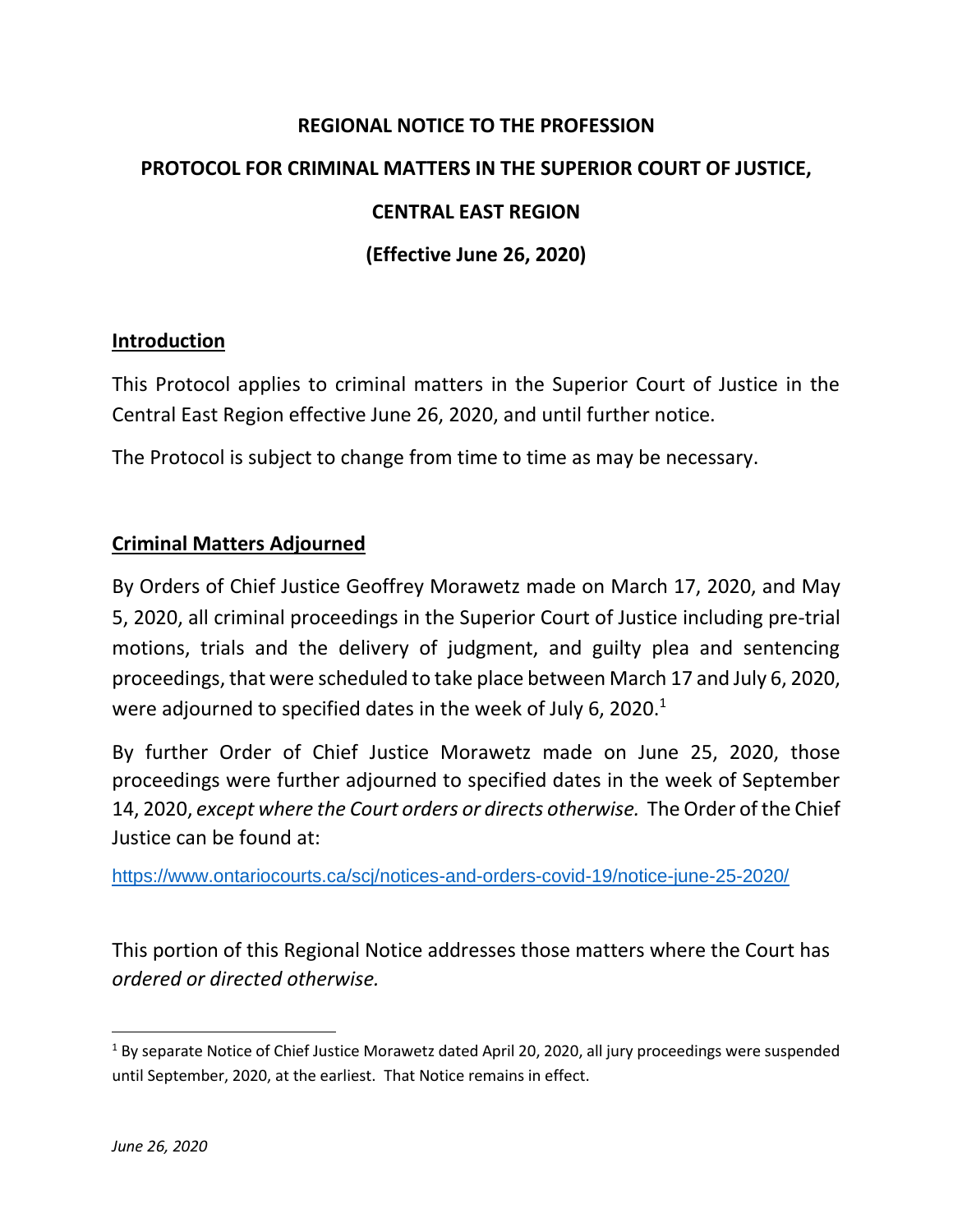The Superior Court in the Central East Region is returning to very limited operations in courthouses on July 6, 2020. During that week, all Superior Court matters that had dates in the period March 16 through July 3, 2020, will be spoken to by a judge in an open courtroom. The following procedure will apply:

- 1. Efforts will have been made to contact counsel of record and in some cases self-represented defendants to arrange a *new fixed date* for these matters, whether for trial, judicial pre-trial, or to be spoken to. That new fixed date will be recorded in a written Endorsement to the Indictment.
- 2. During the week of July 6, 2020, a judge of the Court will preside in an open courtroom in each of the Barrie, Newmarket, and Oshawa courthouses, for the purpose of reading the Endorsement into the record and so formally adjourning the case to the *new fixed date*. Barrie and Bracebridge matters will be addressed in Barrie; Newmarket matters will be addressed in Newmarket; Cobourg, Lindsay, and Peterborough matters will be addressed in Newmarket; and Oshawa matters will be addressed in Oshawa.

Bench warrants with discretion will be put in place.

- 3. Where it has not been possible to arrange a new fixed date with counsel of record or with a self-represented defendant, the matter will be taken to be adjourned to be spoken to on the applicable September 2020 date set out in the Order of Chief Justice Morawetz dated June 25, 2020. That Order put bench warrants with discretion in place.
- 4. **No defence counsel of record or agent or representative, and no defendant whether represented by counsel or self-represented should attend at any Central East courthouse during the week of July 6, 2020.**

In addition, during the week of July 6, 2020, Superior Court matters that have dates in the period July 6 through September 11, 2020, will be spoken to by the presiding judge referred to above. The following procedure will apply:

1. Counsel of record and in some cases self-represented defendants will have been contacted on those matters that were determined to be able to proceed during the period July 6 through September 11, 2020. That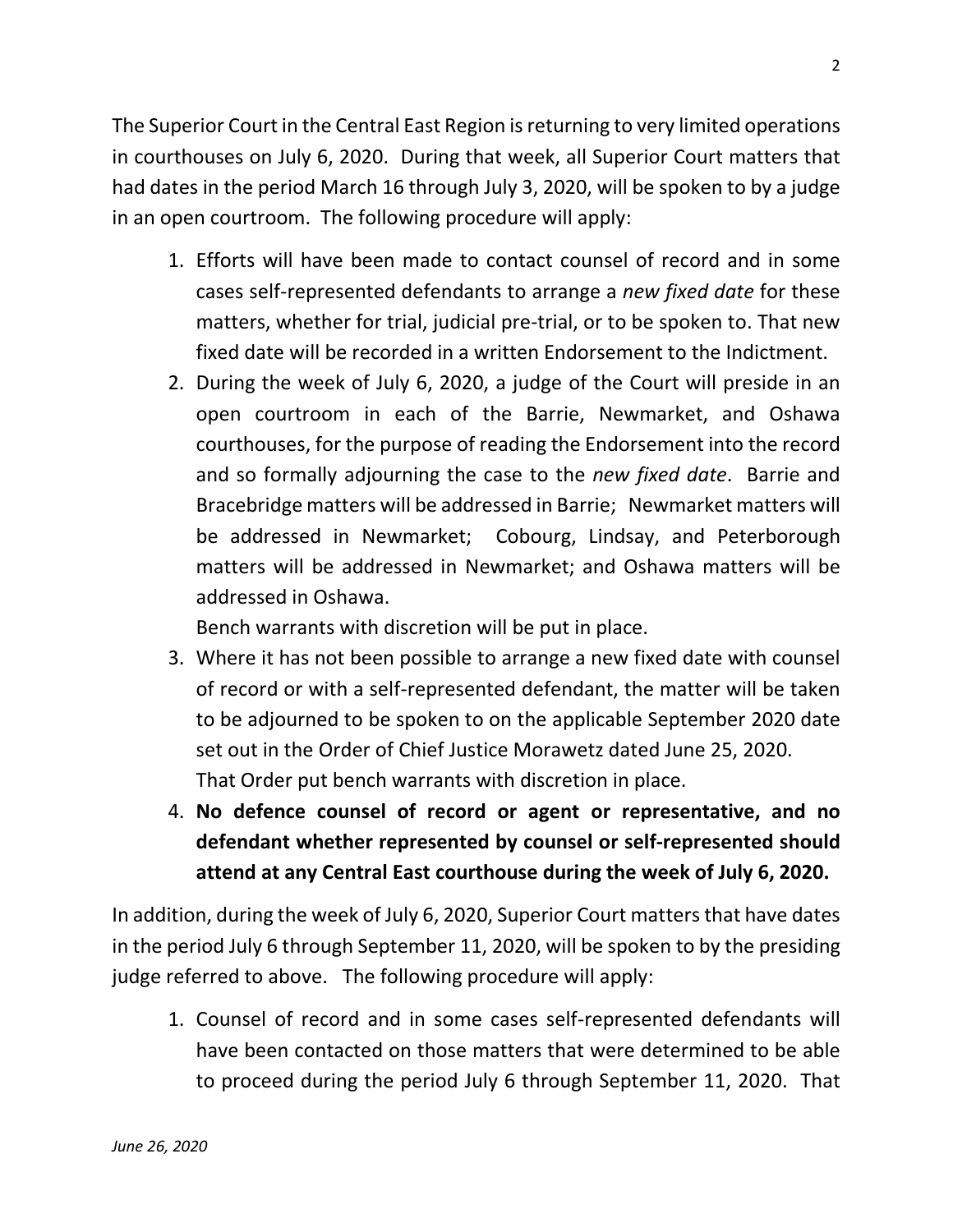will be recorded in a written Endorsement to the Indictment that will be read into the record by the presiding judge. Bench warrants with discretion will be put in place.

2. For all other matters, where it has been possible to contact counsel of record or a self-represented defendant to arrange a *new fixed date*, that date will be recorded in a written Endorsement to the indictment that will be read into the record by the presiding judge, and so formally adjourning the case to the *new fixed date*.

Bench warrants with discretion will be put in place.

- 3. Where it has not been possible to arrange a new fixed date with counsel of record or with a self-represented defendant, the matter will be taken to be adjourned to be spoken to on the applicable September 2020 date set out in the Order of Chief Justice Morawetz dated June 25, 2020. That Order put bench warrants with discretion in place.
- 4. **No defence counsel of record or agent or representative, and no defendant whether represented by counsel or self-represented should attend at any Central East courthouse during the week of July 6, 2020.**

# **Judicial Pre-Trials**

Until further notice, all judicial pre-trials ("JPTs") will be held by remote means. ZOOM videoconference and/or teleconference ("conference call") will be the preferred medium. Other conference call lines will be available, including for selfrepresented defendants, where it is not possible to use ZOOM.

It is expected that counsel will book a JPT in the Superior Court at the same time as the defendant is ordered by an Ontario Court judge to stand trial in the Superior Court.

JPTs can be booked by contacting the trial coordinators at the telephone numbers listed at the end of this Regional Notice:

• Where the charges are outstanding in Barrie, by contacting Ms. Tina Tse, Trial Coordinator;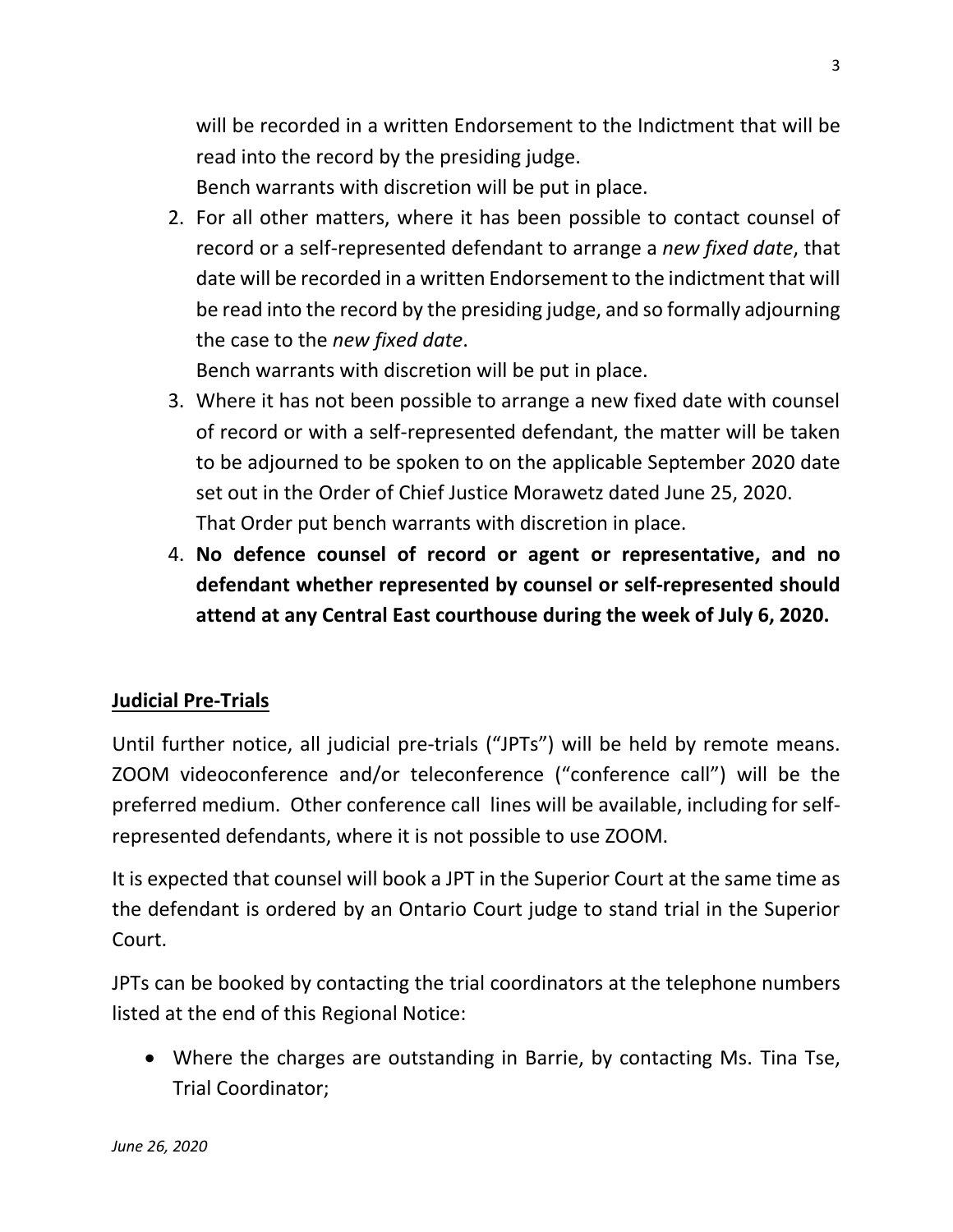- Where the charges are outstanding in Bracebridge, by contacting Ms. Tina Tse, Trial Coordinator;
- Where the charges are outstanding in Newmarket, by contacting Ms. Llyshelle Barrett, Assistant Trial Coordinator;
- Where the charges are outstanding in Oshawa, by contacting Ms. Jackie Traviss, Trial Coordinator;
- Where the charges are outstanding in a Tri-County site (Cobourg. Lindsay and Peterborough), by contacting Ms. Maureen O'Brien, Trial Coordinator.

Crown and defence counsel must *jointly* complete a Form 17 Pre-Trial Conference Report and file it along with a synopsis of the offence(s) and a copy of the Indictment, by email to the generic email address for the trial coordinator at the applicable Court location, no later than 5 days before the date scheduled for the JPT.

Where the defendant is self-represented, the Crown and the defendant shall exchange and file their respective Form 17 within the timeframe specified on the front of the Form.

Counsel and any self-represented defendant must be available at the time set for the JPT and must be in a stationary location with good video or cell phone/land line reception.

No-one other than counsel may be present on the JPT videoconference/teleconference line, without the express permission of the presiding judge. The defendant will not be present for the JPT, except where they are self-represented or have counsel retained only to assist at the JPT.

No recording may be made of the JPT, except by order of the presiding judge.

# **90 Day and Other Bail Reviews and Superior Court Bail Applications**

These matters will continue to be heard by remote means.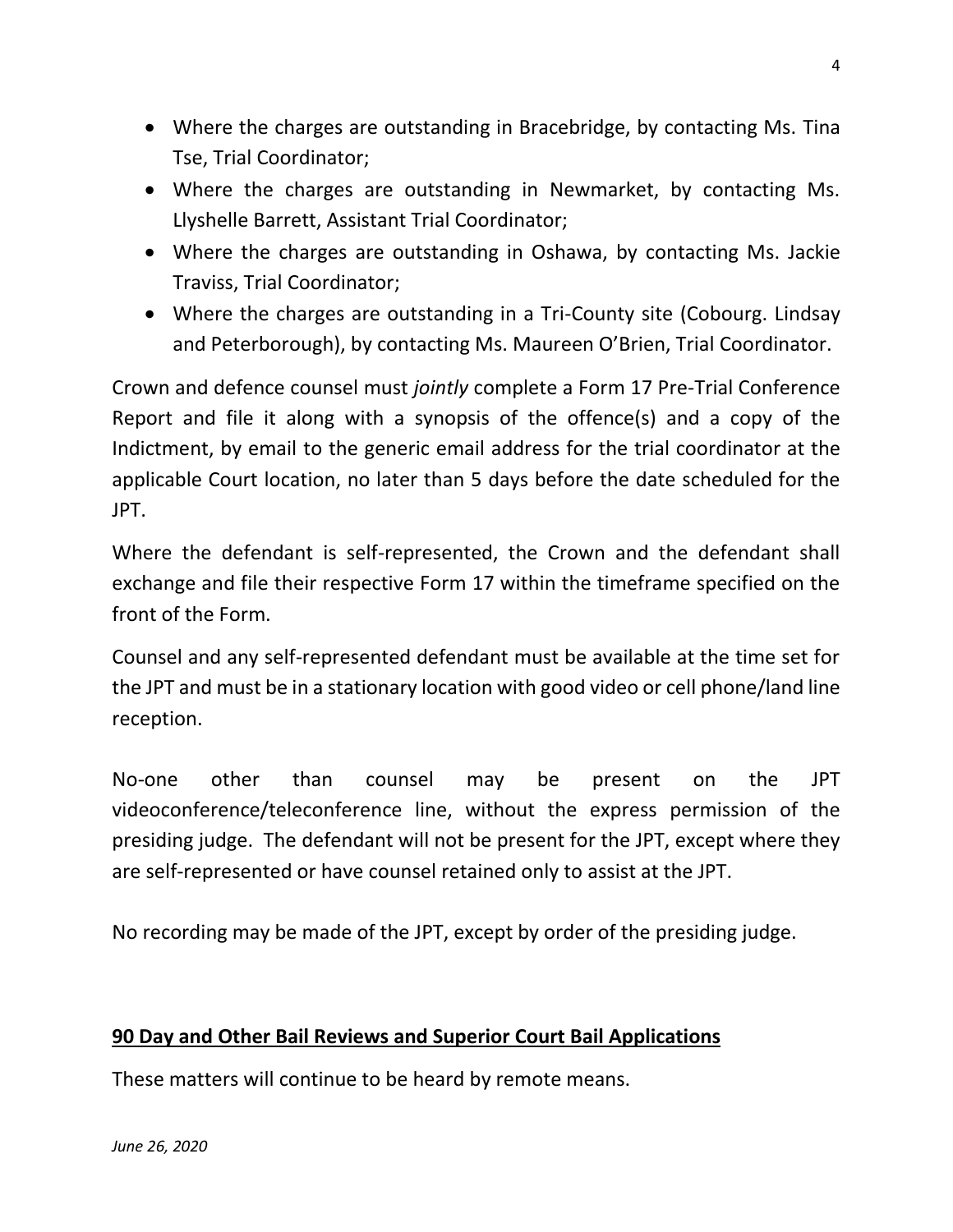Counsel who wish to schedule a 90 day or other bail review or a Superior Court bail application should serve counsel for the opposite party with the materials by email, and then consult opposite counsel as to whether there will be consent.

#### **If there is consent:**

- 1. No hearing need be held.
- 2. Counsel will jointly complete all necessary paperwork, including terms of release and surety declaration, to enable a registrar to prepare the release document.
- 3. Counsel will forward the completed paperwork to the generic email address for the trial coordinator in the location where the defendant is charged.
- 4. The registrar will prepare the release document (for example, recognizance).
- 5. The registrar will contact the trial coordinator and arrange to have the release document emailed to a judge of the Court for review and approval.
- 6. The judge will confirm their approval by return email message to the trial coordinator, who will forward the email to the registrar. This email should be retained by the registrar for the court file.
- 7. The registrar will contact defence counsel for assistance in obtaining such binding acknowledgement as is required from the surety/sureties.
- 8. The registrar, pursuant to s. 3(2) of the *Criminal Code*, will sign the release document. It is not necessary for the judge to sign it.
- 9. The registrar will forward the release document and any other documents required to effect the defendant's release, to the institution.

#### **If there is no consent:**

- 1. Counsel requesting the hearing should send a copy of the materials and an email requesting a hearing to the generic email address for the trial coordinator in the location where the defendant is charged. Requesting counsel should copy opposite counsel on the email.
- 2. Where defence counsel requests the hearing, defence counsel should include in the materials either an affidavit of any proposed surety or a surety declaration form, and confirmation that defence counsel witnessed the signature of the surety, either in person or by some other means such as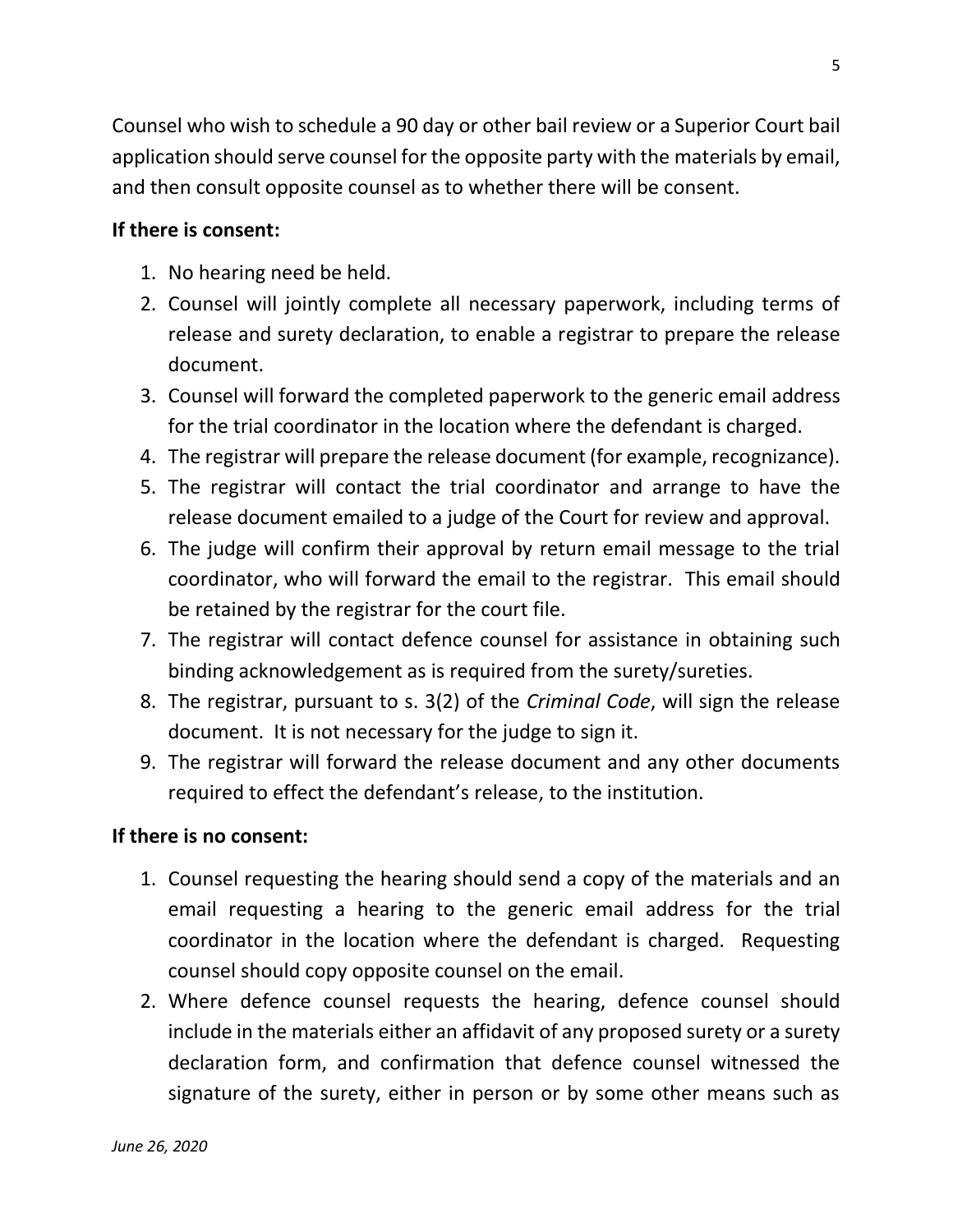Zoom, Facetime, or Skype, and confirmed identity by viewing photo identification. If counsel seeks relief from compliance with this requirement or any other aspect of the Superior Court's Criminal Proceedings Rules, counsel should include that request in the materials sent to the trial coordinator.

- 3. If counsel anticipates that an interpreter will be needed for the hearing for the defendant, a surety or a witness, counsel must advise the trial coordinator at the time the hearing is requested.
- 4. The trial coordinator will identify a date and time for the hearing, after consulting both counsel.
- 5. The trial coordinator will forward the materials to the assigned judge and advise them of the date and time of the hearing.
- 6. In the event the assigned judge wishes counsel to provide additional materials, the judge will attempt to notify counsel through the trial coordinator, in advance of the hearing.
- 7. Hearings will take place by teleconference, unless videoconference can be made available. The teleconference line will be one that permits the proceedings to be recorded. It may not be possible to have a court reporter on the teleconference line.
- 8. The trial coordinator will request that Court Services Division assign a registrar to the teleconference.
- 9. The trial coordinator will request that Court Services Division obtain any interpreter required for the teleconference.
- 10.*Review hearings can take place in the absence of the defendant.* If counsel nonetheless wishes the defendant to be present on the teleconference, that counsel must immediately notify the trial coordinator in the location where the defendant is charged. The trial coordinator will make the request of the institution where the defendant is in custody. A Judge's Order is *not* required. *Counsel should request that the defendant be present on the teleconference only if it is truly necessary. There are significant limitations on the number of defendants who can be given access to teleconference lines from the jails, and it may not be possible for institutions to facilitate every request.*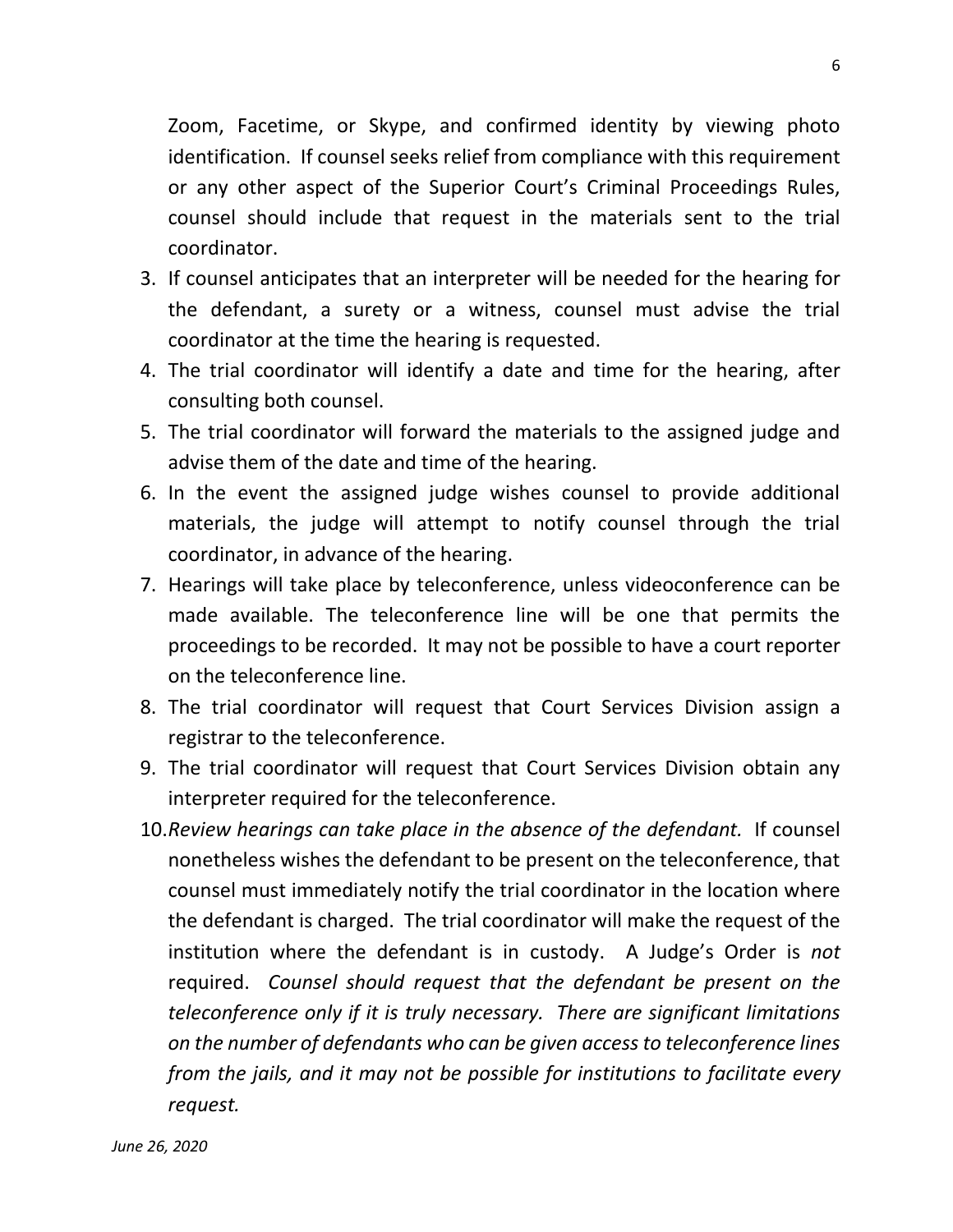- 11.The trial coordinator will advise counsel, the jail, and court staff of the teleconference information. The presiding judge will be the Moderator.
- 12.In advance of the teleconference, counsel who seeks the hearing should complete a terms of release form and circulate it to opposite counsel.
- 13.If it is not possible for the surety/sureties to be in the presence of defence counsel during the teleconference, defence counsel must provide the surety/sureties with the teleconference information and have the surety/sureties dial in to the teleconference line at the appointed time.
- 14.At the conclusion of the hearing, the presiding judge may give their decision orally or may reserve their decision and release it to the parties in writing at a later time. In either case, the presiding judge should handwrite a brief written endorsement and if possible, scan it to the trial coordinator to be attached to the Indictment.
- 15.If the defendant's release is ordered, the registrar will complete the release document (for example, recognizance), then send it to the judge by email for review. The judge will confirm their approval by return email message. This email should be retained by the registrar for the court file.
- 10.The registrar will contact defence counsel for assistance in obtaining such binding acknowledgement as is required from the surety/sureties.
- 16.The registrar, pursuant to s. 3(2) of the *Criminal Code*, will sign the release document. It is not necessary for the presiding judge to sign it.
- 17.The registrar will forward the release document and any other documents required to effect the defendant's release, to the institution.

#### **Stand-Alone Motions and Applications; Guilty Pleas**

Hearing dates for stand-alone motions and applications such as *Rowbotham* applications, *certiorari* applications, and motions to stay driving prohibition Orders pending appeal can be obtained by contacting the trial coordinator at the applicable Court location.

Hearing dates for guilty pleas to be taken in person or virtually may be obtained in the same way.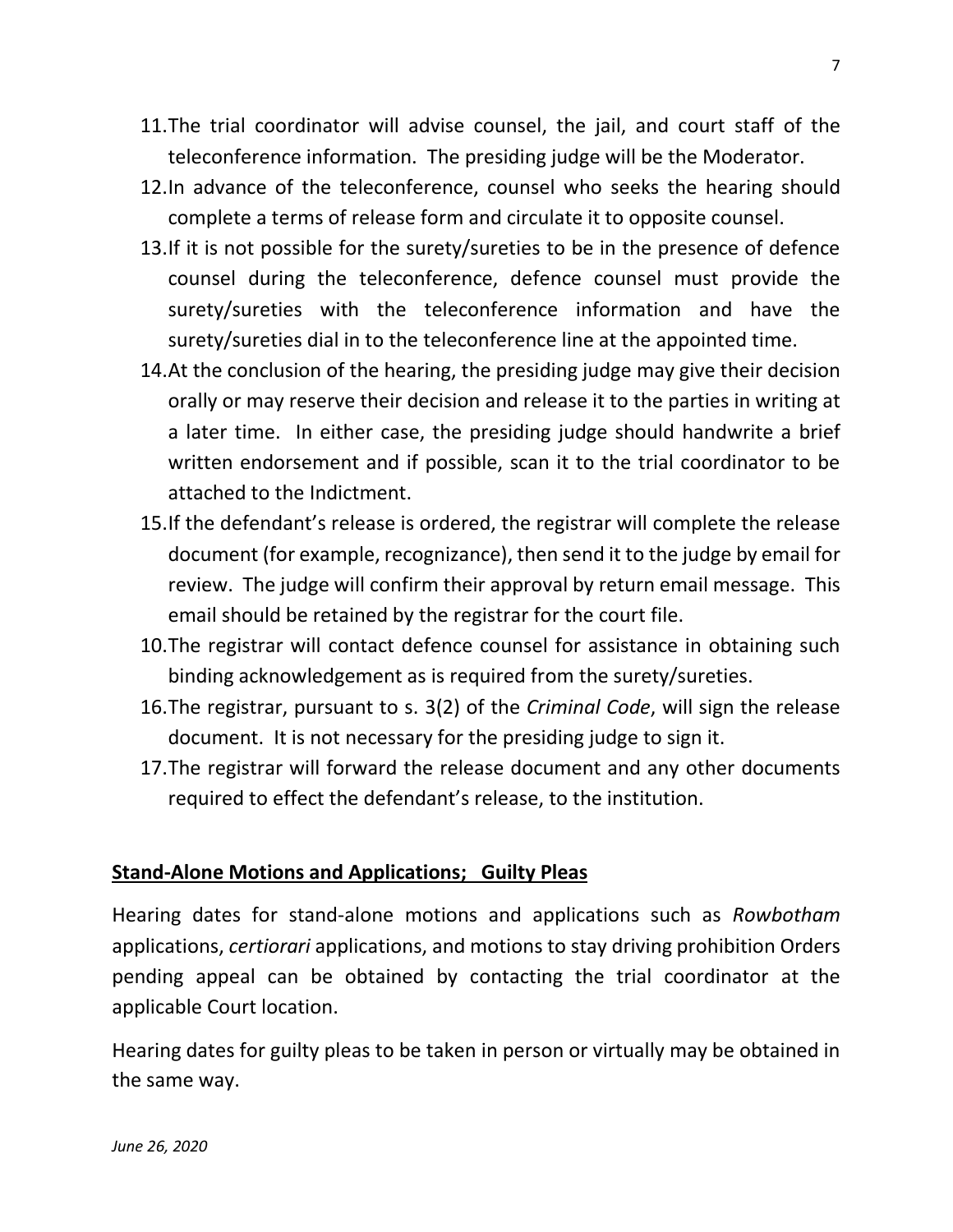In respect of motions and applications, Crown and defence counsel are asked to consider whether the matter can be heard in writing, or in writing with oral submissions to be made by videoconference or teleconference, and to advise the trial coordinator of this.

## **Summary Conviction Appeals**

Hearing dates for summary conviction appeals can be obtained by contacting the trial coordinator at the applicable Court location. The appeal must be perfected in order for a hearing date to be fixed.

Crown and defence counsel are asked to consider whether the summary conviction appeal can be heard in writing, or in writing with oral submissions to be made by videoconference or teleconference, and to advise the trial coordinator of this.

## **Continuation Dates for Sentencing Proceedings**

Counsel seeking a continuation date for a sentencing proceeding should contact the trial coordinator at the applicable Court location, on notice to all other counsel. The trial coordinator will communicate the direction of the judge to all counsel.

#### **Virtual Hearings**

Counsel seeking a date for a motion or trial to be conducted virtually by videoconference or teleconference should contact the trial coordinator at the applicable Court location, on notice to all other counsel. The trial coordinator will seek the direction of the Regional Senior Judge.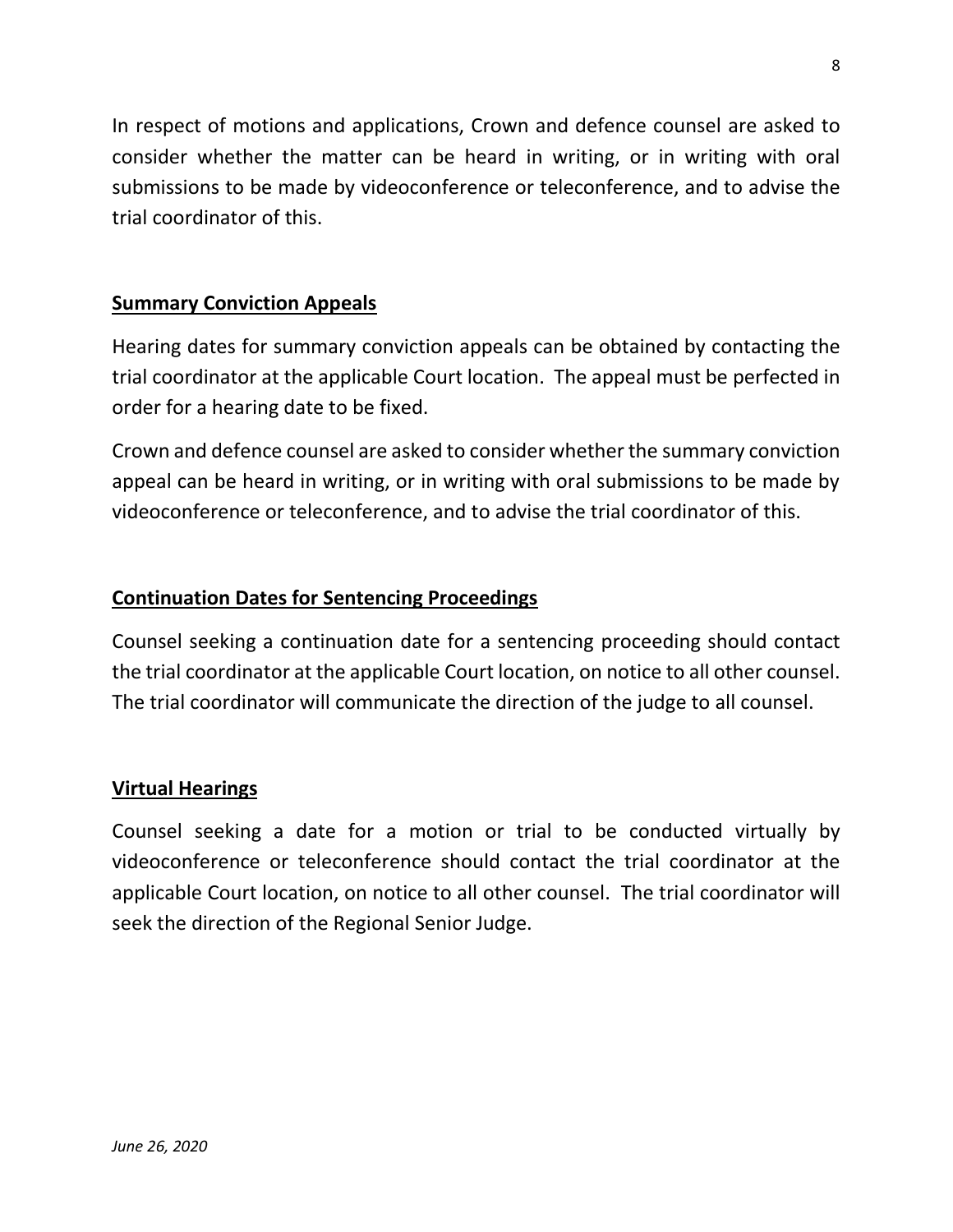#### **Inquiries About Other Matters**

Inquiries about any matters not otherwise addressed in this Regional Notice, or where judicial direction is sought should be made to the trial coordinator at the applicable Court location, on notice to all other counsel.

#### **Generic Email Addresses**

The list of generic email addresses and the telephone numbers for the trial coordinators in the Central East Region is as follows:

[Barrie.SCJ.TC@ontario.ca](mailto:Barrie.SCJ.TC@ontario.ca)

705-739-6121

Ms. Tina Tse (for Barrie and Bracebridge)

[Newmarket.SCJ.TC@ontario.ca](mailto:Newmarket.SCJ.TC@ontario.ca)

905-853-4827 ext 6328

Ms. Llyshelle Barrett (for Newmarket)

[Oshawa.SCJ.TC@ontario.ca](mailto:Oshawa.SCJ.TC@ontario.ca)

905-743-2638

Ms. Jackie Traviss (for Oshawa)

[Peterborough.SCJ.TC@ontario.ca](mailto:Peterborough.SCJ.TC@ontario.ca)

705-876-3823

1-800-788-0977

Ms. Maureen O'Brien (for Peterborough, Lindsay and Cobourg)

*June 26, 2020*